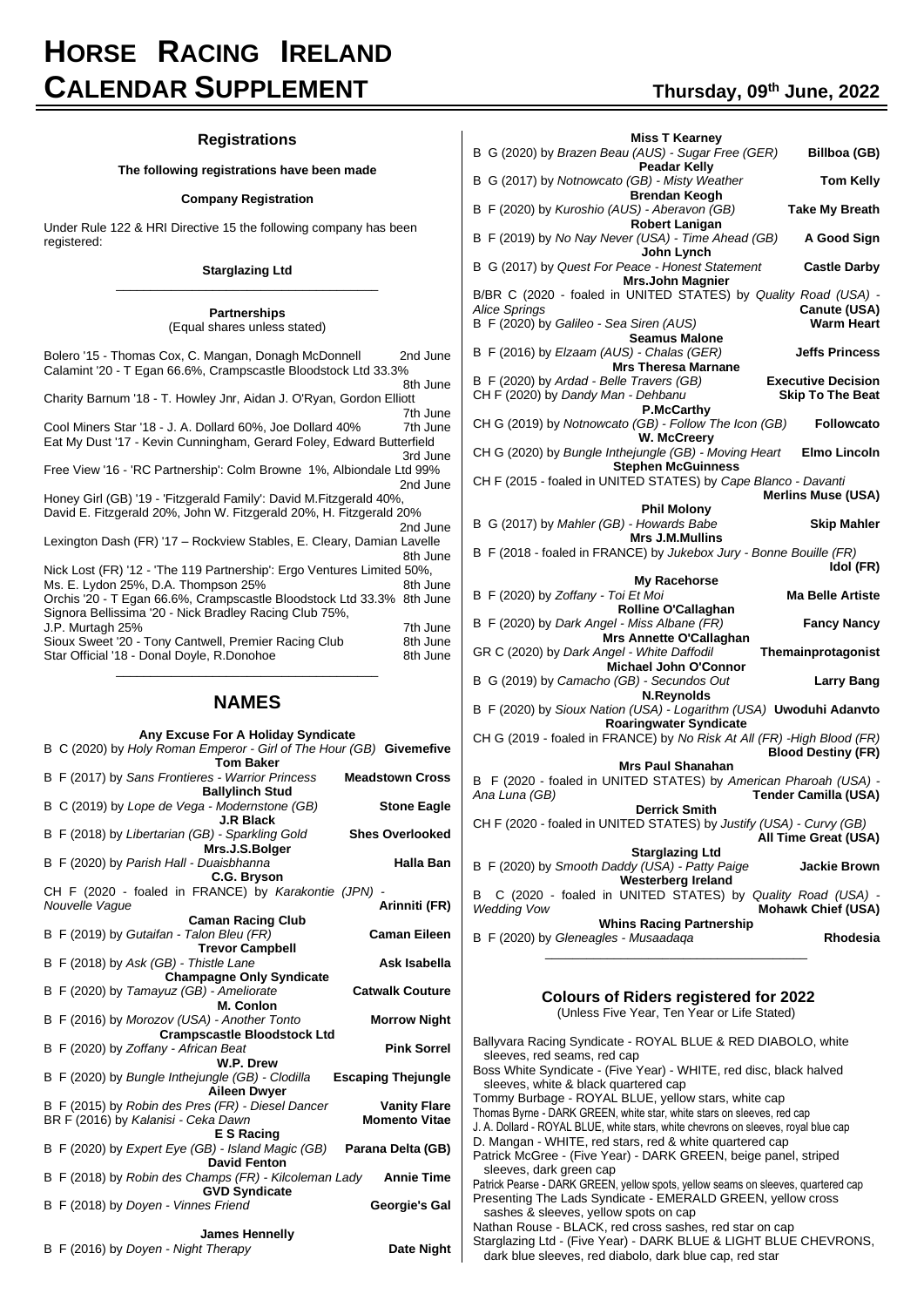# **The following are now dead**

Pierre Precieuse, Sam Lorenzo.

# **The following are now geldings**

Golden Temple, Jalo, Midnight Toker, Theincrowd, Van Demon.

**N.B. - Passports for the above should have been returned to the Registry Office. \_\_\_\_\_\_\_\_\_\_\_\_\_\_\_\_\_\_\_\_\_\_\_\_\_\_\_\_\_\_\_\_\_\_\_\_\_\_**

# **RACING STATISTICS**

#### **RULES OF RACING**

#### **(26 March 2022 - 06 June 2022)**

### **Winning Jockeys**

|                | <b>Firsts</b> | <b>Seconds Thirds</b> |    |
|----------------|---------------|-----------------------|----|
| W.J. Lee       | 33            | 19                    | 21 |
| C.T. Keane     | 32            | 33                    | 26 |
| R.L. Moore     | 25            | 14                    | 8  |
| B.M. Coen      | 22            | 16                    | 15 |
| W.M. Lordan    | 14            | 11                    | 12 |
| D.P. McDonogh  | 12            | 13                    | 15 |
| S. Foley       | 11            | 20                    | 25 |
| G.F. Carroll   | 11            | 13                    | 6  |
| J.A. Heffernan | 11            | 6                     | 13 |
| D. McMonagle   | 10            | 8                     | 5  |
| C.D. Hayes     | 9             | 16                    | 28 |
| J. Coen        | 9             | 8                     | 8  |
| K.J. Manning   | 9             | 7                     | 8  |
| S.M. Crosse    | 9             | 6                     | 12 |
| A.J. Slattery  | 9             | 6                     | 6  |
|                |               |                       |    |

# **Winning Trainers**

|                          | <b>Horses</b> | Wins |
|--------------------------|---------------|------|
| A.P.O'Brien              | 30            | 38   |
| G.M.Lyons                | 22            | 24   |
| Joseph Patrick O'Brien   | 22            | 23   |
| J.P. Murtagh             | 14            | 17   |
| Mrs John Harrington      | 12            | 15   |
| P. Twomey                | 10            | 14   |
| <b>Adrian McGuinness</b> | 8             | 9    |
| <b>Andrew Slattery</b>   | 8             | 9    |
| John C. McConnell        | 8             | 8    |
| J. S. Bolger             | 7             | 7    |
| W. McCreery              | 7             | 7    |
| Edward Lynam             | 6             | 6    |
| K.J. Condon              | 3             | 5    |
| J.A.Stack                | 5             | 5    |
| M.D. O'Callaghan         | 5             | 5    |

### **Winning Apprentices**

|                   | <b>Firsts</b> | <b>Seconds Thirds</b> |   |
|-------------------|---------------|-----------------------|---|
| D. McMonagle      | 10            | 8                     | 5 |
| J. Coen           | 9             | 8                     | 8 |
| N.M. Crosse       | 7             | 5                     | 2 |
| L.T. McAteer      | 5             | 6                     | 4 |
| M.P. Sheehy       | 4             | 4                     | 5 |
| S.T. McCullagh    | 4             | 4                     | 3 |
| J.A. Powell       | 4             | 3                     | 5 |
| D. King           | 3             | 4                     | 1 |
| C.J. MacRedmond   | 3             | 3                     | 4 |
| D.E. Sheehy       | 3             | 2                     | 5 |
| Siobhan Rutledge  | 3             | 2                     | 3 |
| Cillian McConnell | 3             | 2                     | 0 |
| J. Cleary         | 3             | 1                     | 0 |
| Amy Jo Hayes      | 3             |                       | 0 |
| C. Horgan         | 3             |                       |   |

# **I.N.H.S. RULES**

**(01 May 2022 - 06 June 2022)**

# **Winning Jockeys**

| Firsts |   |                       |
|--------|---|-----------------------|
| 16     | 8 | 5                     |
| 11     | 5 | 2                     |
| 10     | 5 | 3                     |
| 9      | 5 | 5                     |
| 9      | 4 | 4                     |
| 7      | 6 | 2                     |
| 6      | 9 | 3                     |
| 6      | 4 | 6                     |
| 5      | 6 | 3                     |
| 5      | 2 | 3                     |
| 5      | 0 | 3                     |
| 4      | 9 | 5                     |
| 4      | 8 | 7                     |
| 4      | 3 | 2                     |
|        |   | 2                     |
|        |   | <b>Seconds Thirds</b> |

\*(Includes 5 Wins as Claiming Professional) \*\*(Includes 4 Wins as Claiming Professional)

#### **Winning Trainers**

|                           | <b>Horses</b>  | Wins           |
|---------------------------|----------------|----------------|
| W.P. Mullins              | 20             | 21             |
| Gordon Elliott            | 15             | 17             |
| Henry de Bromhead         | 9              | 9              |
| John C. McConnell         | 6              | 8              |
| John Patrick Ryan         | 4              | 5              |
| E. Bolger                 | 4              | 5              |
| Joseph Patrick O'Brien    | 4              | 4              |
| Peter Fahey               | 3              | 3              |
| Denis Gerard Hogan        | 3              | 3              |
| Sean O. O'Brien           | 3              | 3              |
| Paul W. Flynn             | 3              | 3              |
| A.J.Martin                | 3              | $\frac{3}{2}$  |
| Gavin Cromwell            | $\overline{2}$ |                |
| C.Byrnes                  | 1              | $\overline{2}$ |
| Dermot Anthony McLoughlin | 2              | $\overline{2}$ |

#### **Claiming Professionals**

|                      | Firsts | <b>Seconds Thirds</b> |   |
|----------------------|--------|-----------------------|---|
| M.M. McDonagh        | 5      | 6                     | з |
| P.J. O'Hanlon        | 5      | 0                     | 3 |
| S. Fitzgerald        | 4      | 9                     | 5 |
| J.B. Folev           | 4      | 1                     | 2 |
| <b>Thomas Reilly</b> | 3      | 0                     | 1 |
| G.B. Noonan          | 2      | 3                     | 5 |
| C.M. Quirke          | 2      | 0                     | 1 |
| N.T. Prendergast     | 2      | 0                     | 0 |
| S. O'Callaghan       | 1      | 4                     | 2 |
| C.G. O'Dwyer         |        | 3                     | 2 |
| J.P. O'Sullivan      |        | 3                     | 2 |
| E. Walsh             |        | 2                     | 1 |
| Kieran Callaghan     |        | 1                     |   |
| D.P. Maxwell         |        |                       |   |
| Derek McGrath        |        |                       |   |
|                      |        |                       |   |